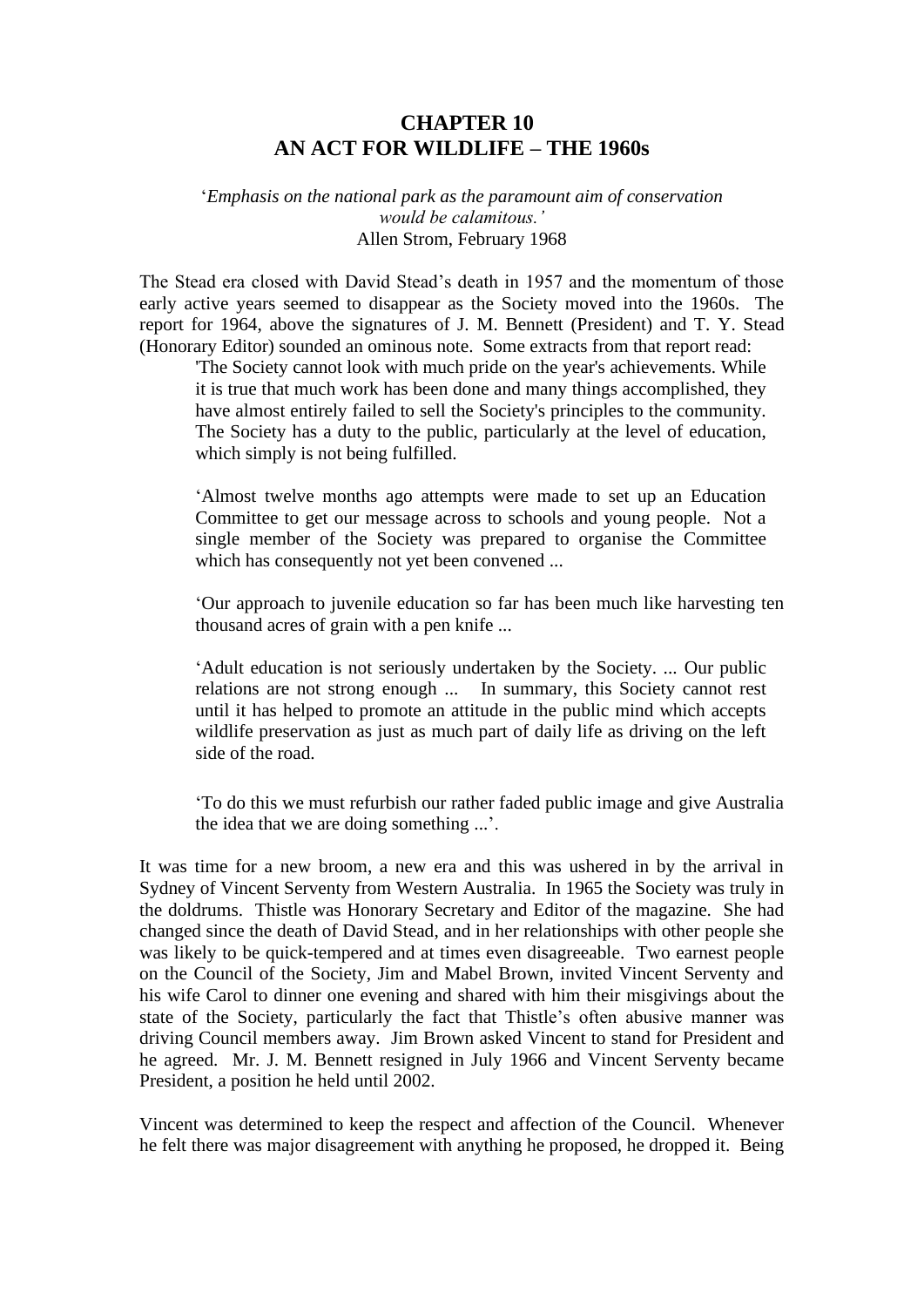a pragmatist, Vincent always tried to avoid making enemies, knowing the time could come when they would become friends.

The Serventy era had arrived. Part of his success on the east coast was that Allen Keast, an early friend and a noted naturalist, had gone to Canada. Jock Marshall, another noted naturalist, was in Victoria, and the naturalist Crosbie Morrison had died, so Vincent stepped into a vacuum. He was the new voice of conservation, ready to help create a new majority in the public. His was also the voice of reason, always seeking consensus and, if that was not possible, accepting the best compromise so something could be gained. The Wild Life Preservation Society of Australia was ready for a breath of fresh air.

## **WIRRIMBIRRA**

Before Vincent Serventy took the position of President in 1966, Wirrimbirra Sanctuary at Bargo, south of Sydney in New South Wales, was established as a memorial to David George Stead. However, it is also a memorial to Thistle Stead, who worked tirelessly in her later life to make the Sanctuary a worthy contribution to research and education on behalf of the Australian environment. It is also a living memorial to people like Carmen Coleman who conceived the original idea and to the rangers who laboured there in drought and fire, and to the many volunteers, too many to be named, who over the years made the Sanctuary a place of beauty and utility.

In 1958, after David Stead's death in August 1957, the Wild Life Preservation Society established the David George Stead Memorial Fund, to be used, according to the response of subscribers, for one or more of the following purposes:

- 1. A scholarship or some annual assistance for work in fields that would benefit Nature Preservation or allied subjects.
- 2. An annual grant for some essay competition or a special piece of research in the fields indicated in 1. above.
- 3. An annual lecture by one of the Learned Societies.
- 4. A plaque to his memory in some reserve or in the rooms of some suitable society.<sup>1</sup>

Circumstance decreed that the property now known as Wirrimbirra would be acquired in 1962 and, with Stead family agreement, this became David Stead's memorial; finances from the David George Stead Memorial Fund were diverted to this project.

Carmen Coleman, a Sydney accountant and member of the Wild Life Preservation Society, discovered, after a long search, an area that she considered suitable for the establishment of a conservation centre where concerned environmentalists could meet, discuss and implement activities to involve others in environmental conservation. She searched for several years on weekends before finding a suitable bushland area within easy reach of several highly populated centres. The site was portion 32, Parish of Bargo, 66 acres (26 hectares) on the old Hume Highway between Tahmoor and Bargo.<sup>2</sup> She paid a deposit of  $£200$  (which she had to borrow) and took

<sup>1</sup> *Australian Wild Life* Vol. 3, No. 3, March 1958, p. 7

<sup>2</sup> Unpublished notes by T. Stead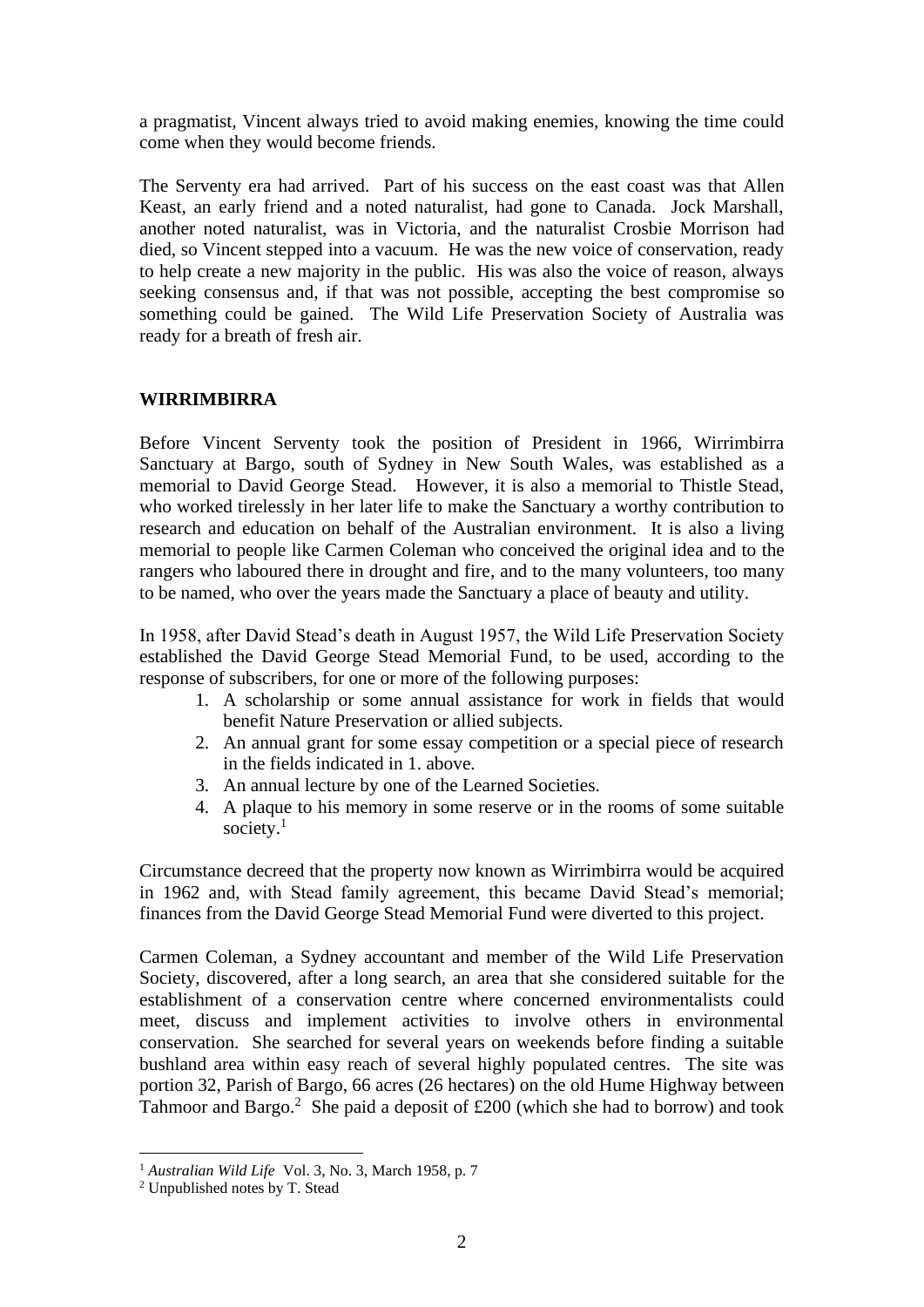out a mortgage, dated 19 July 1962, to Alfred John Harry of Epping.<sup>3</sup> Carmen was registered as the proprietor of the land, but she soon captured the interest of Thistle in the project. Thistle paid the full price still owing, the mortgage being discharged in January 1963. Thus, in 1963, under Carmen's guidance, the Articles of Association for the David G. Stead Memorial Wildlife Research Foundation of Australia (Incorporated) were drawn up and the name Wirrimbirra (dialect of a Goulburn Aboriginal tribe meaning 'to preserve') was given to the area. This Foundation became the registered proprietor of the land in August 1964.

Carmen Coleman worked out the first development plan for the area, including the planning and erection of the first building (the office) and the siting for the ranger's cottage. She also worked out the first landscape master plan and the overall plan for the use of the area as an educational and research centre. In a six acre block of Wirrimbirra Gardens, architect Milo Dunphy and landscape gardeners John Temple and Ken Harris spent a long day in mid 1964 mapping and measuring the area for the purpose of designing a landscape plan to modify the original one designed by Carmen Coleman.

Thistle held concerns from the outset about the future security of this memorial to David Stead. Therefore, on the urging of the Foundation and especially the lobbying of Thistle Stead, The National Trust of Australia (New South Wales) agreed to accept Wirrimbirra Sanctuary, without payment, as one of its properties. The Trust President at the time was The Honourable Mr. Justice J. McClemens. The transfer would not affect the independence of the Foundation which would remain a separate corporate body registered under the Companies Act.

In 1965 Mr. Mel Fackender became the first ranger and by March 1966 he was in residence in a cottage built by local man Colin Miller. A Field Studies Centre, erected with financial help from the Gould League, was opened on 26 September 1971. Thistle threw herself into the enterprise, although she had frequent disagreements with Mel Fackender, Colin Miller and Allen Strom (President of the Wirrimbirra Board). A native plant nursery was set up as early as 1967, but droughts and frosts took their toll. Help from volunteers was crucial and Stead family members such as Ivy and Kel Stead and their son John, who looked after financial matters, were very supportive.

In April 1973 Keith Armstrong, appointed by the Department of Education, took up his position as teacher at the Field Studies Centre. Keith was not all that impressed with the Wirrimbirra site. 'The one hundred hectares was pretty terrible sandstone scrub with a few hanging swamps and a moist gully through it.'

Vincent Serventy too expressed the opinion that 'it was a terrible piece of land; there was much better land closer to Sydney'.

From early days a newsletter was issued, *Wildlife Research News,* with a succession of volunteer editors; a residential block was set up for the Field Studies Centre; the Allen Strom Demonstration Area was established close to the classroom in 1972. Mel Fackender left after ten years and others took his place in the years which followed. Financial matters were a concern for Thistle and in the early seventies she sold the

<sup>&</sup>lt;sup>3</sup> Land Titles Office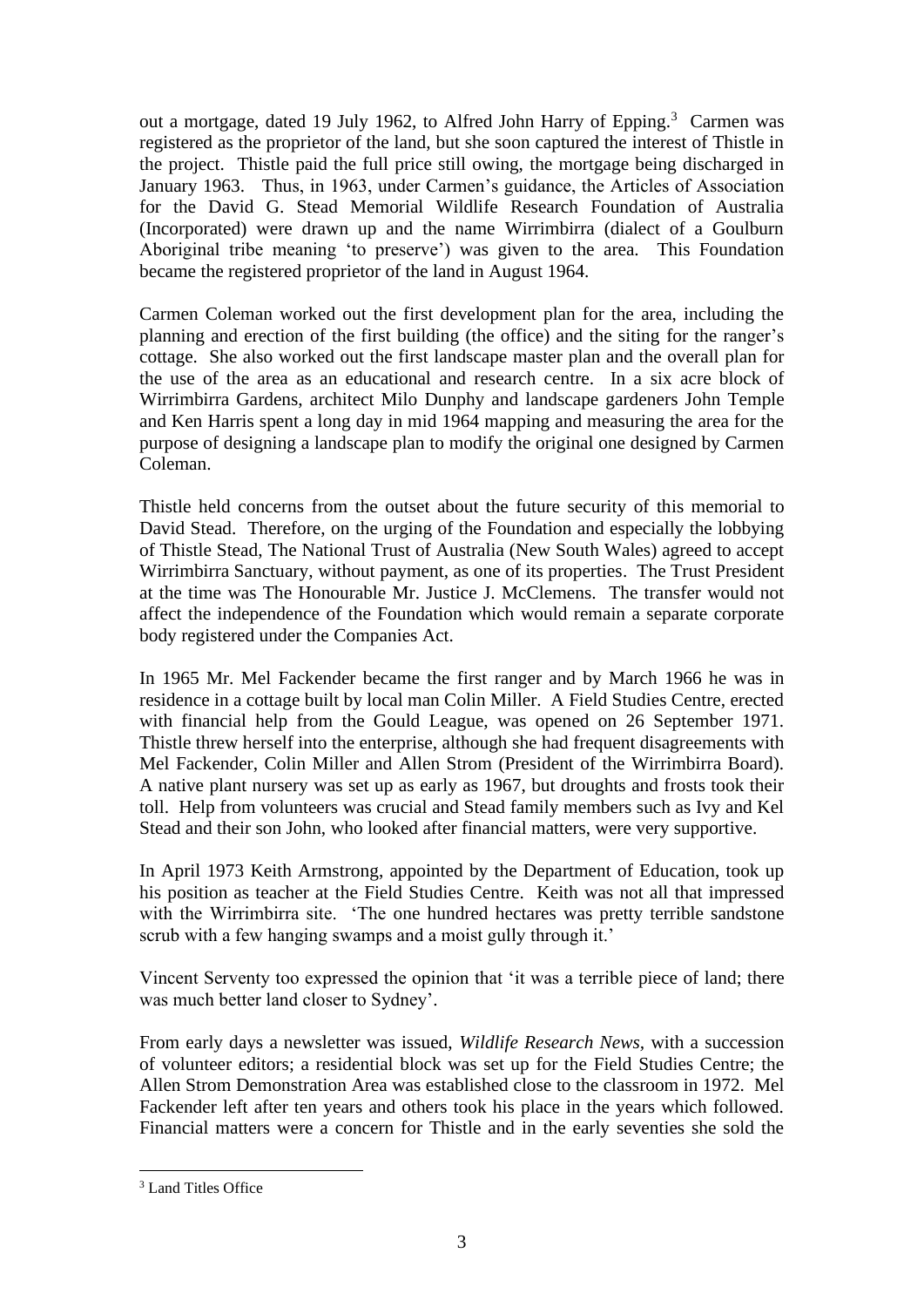block of land adjoining her house at Watson's Bay. The property left to Thistle by David Stead consisted of two blocks of land, each with their own titles. One of the blocks of land was sold, with payments being made over a period of time to enable Thistle to make regular donations to Wirrimbirra. It was financial concern that moved Thistle, in early 1976, to attempt to shut down the Wild Life Preservation Society in order to transfer its funds to the Stead Foundation. As mentioned in Chapter 8, this move failed.

Wirrimbirra continues today, under the Chair of Janine Kitson, as an important environmental education and field studies centre.

When Thistle Stead passed away on 5 July 1990, *Wildlife Research News*, September 1990, issued tributes from four long-time friends. One paragraph in the tribute written by Bill Hicks is a succinct summary of Thistle's relationship to Wirrimbirra:

'The Stead Foundation and Wirrimbirra Sanctuary will not only perpetuate the memory of David Stead but will be a continuing memorial to Thistle Stead because it exists today not only as a result of her original initiative but through her continuing drive and generous financial support over many years.'

#### **WORLD CONSERVATION DAY**

Vincent Serventy wrote in his autobiography (1999):

'I am proud of inaugurating the world's first Conservation Day. Arbor Day and Bird Day were both celebrated in Australia and I thought it was time we had a celebration for the earth during which people would learn of the importance of conservation of the total environment. In August 1964, I wrote to the Director of Education (Western Australia).'

Vincent put forward his idea of setting aside a whole day as a Conservation Day in schools. By holding this day in the springtime, he suggested, benefit would ensue by seeing gardens and bush at their best and would allow for good weather for outdoor celebrations.

'We held our first Conservation Day at a local metropolitan school two months later. Thousands of children took part in Kings Park in one huge celebration when we inaugurated a nature trail, but in the years that followed interest flickered. Six years later the United States held its first Earth Day. They too chose springtime … Later, in 1972, when 113 nations met at Stockholm to discuss the needs of the human environment, they too decided to inaugurate an earth day – World Environment Day. They chose 5 June, midsummer in the north, midwinter in the south. So World Environment Day limps along, never quite catching public imagination but funded by governments so tonnes of paper are used for promotion.'

#### **NATIONAL PARKS AND WILDLIFE ACT (1967)**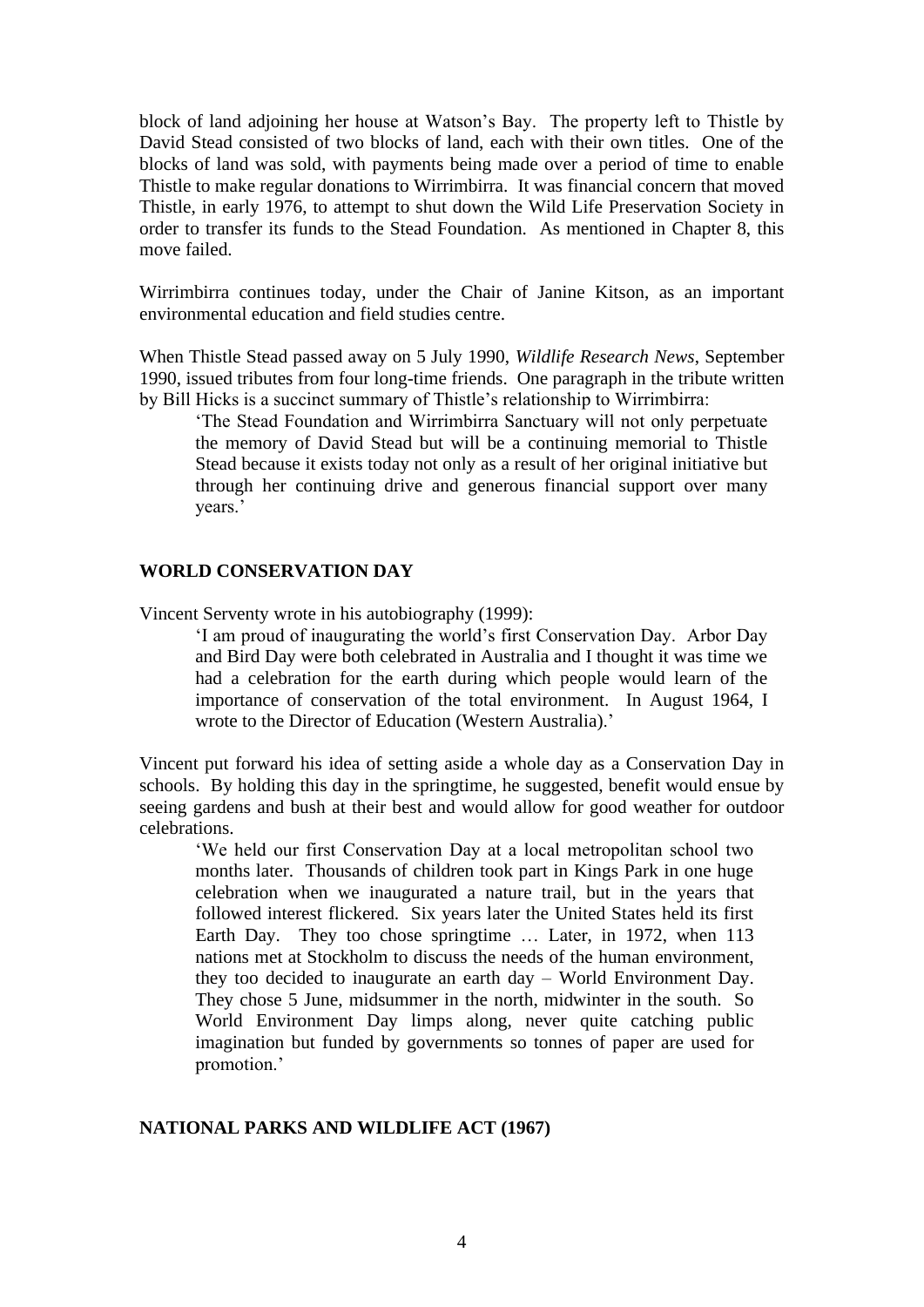This Act was a milestone in conservation in New South Wales. The Society had lobbied the New South Wales Government for many years and made a significant contribution by its submissions and letters during the critical formative period. In 1967, President Serventy was appointed to the Advisory Council, official recognition of the place of the Society in the conservation scene. This position he kept for about eight years when he resigned due to pressure from other commitments, having felt, nevertheless, that he had achieved what he wanted to achieve in that quarter.

Under the National Parks and Wildlife Act, the Fauna Panel and the office of Chief Guardian of Fauna were to be abolished and fauna reserves became nature reserves. Both the Fauna Protection Act and the Wild Flowers and Native Plants Protection Act came under the new administration. Not everyone was in favour of wildlife coming under the wing of the National Parks and Wildlife Service, but the Society's Secretary wrote to the Premier of New South Wales in July 1966 to express appreciation of the Government's intention to bring parks and wildlife under single ministerial control, but also expressed some concern:

'... this Society voices the respectful hope that the scientific side of this administration will not be neglected. The creation of nature reserves is disproportionately outstripped by reservations for parks which, though commendable, cater more for recreation than for the calculated husbanding of natural environments and wildlife. To this end the establishment of some form of Nature Conservancy or Commission by which the scientific and recreational interests might be synchronised would, in our view, be a most valuable measure.'

Allen Strom, Chief Guardian of Fauna up to this time, supported this view in his address to the Society's Annual Meeting in February 1968, saying:

'It would be a sad day for nature conservation if we were prepared to accept an increasing acreage of national parks as a satisfactory achievement. ... By the nature of the new moves the wildlife conservation program has suffered a setback which could be catastrophic. I do not see the Service (The National Parks and Wildlife Service) becoming much more than a public service agency for handing down agreeable picnic-type usage of parks and law-interpreted protection for wild life … The administration must be disentangled from Ministerial dominance.<sup>'4</sup>

#### **KOSCIUSKO<sup>5</sup>**

It was surely Thistle Stead's love and concern for the alpine areas which occasioned the interest of the Society in this area for many years. Since her first visit to Kosciusko as a university student in 1923, Thistle had been both fascinated and concerned about the fate of the relatively small alpine areas in Australia. From sometime in the 1930s she began her yearly summer pilgrimage to Kosciusko to study the flowers, usually in the company of family or friends. When 1.3 million acres of crown land were set aside as the Kosciusko State Park in 1944, under the management

<sup>4</sup> Reported in the *Daily Telegraph*, 28 February 1968, p. 18

<sup>&</sup>lt;sup>5</sup> For the purposes of this account of the Society's dealings with the area I shall use the spelling KOSCIUSKO, that was common usage throughout the time of its greatest involvement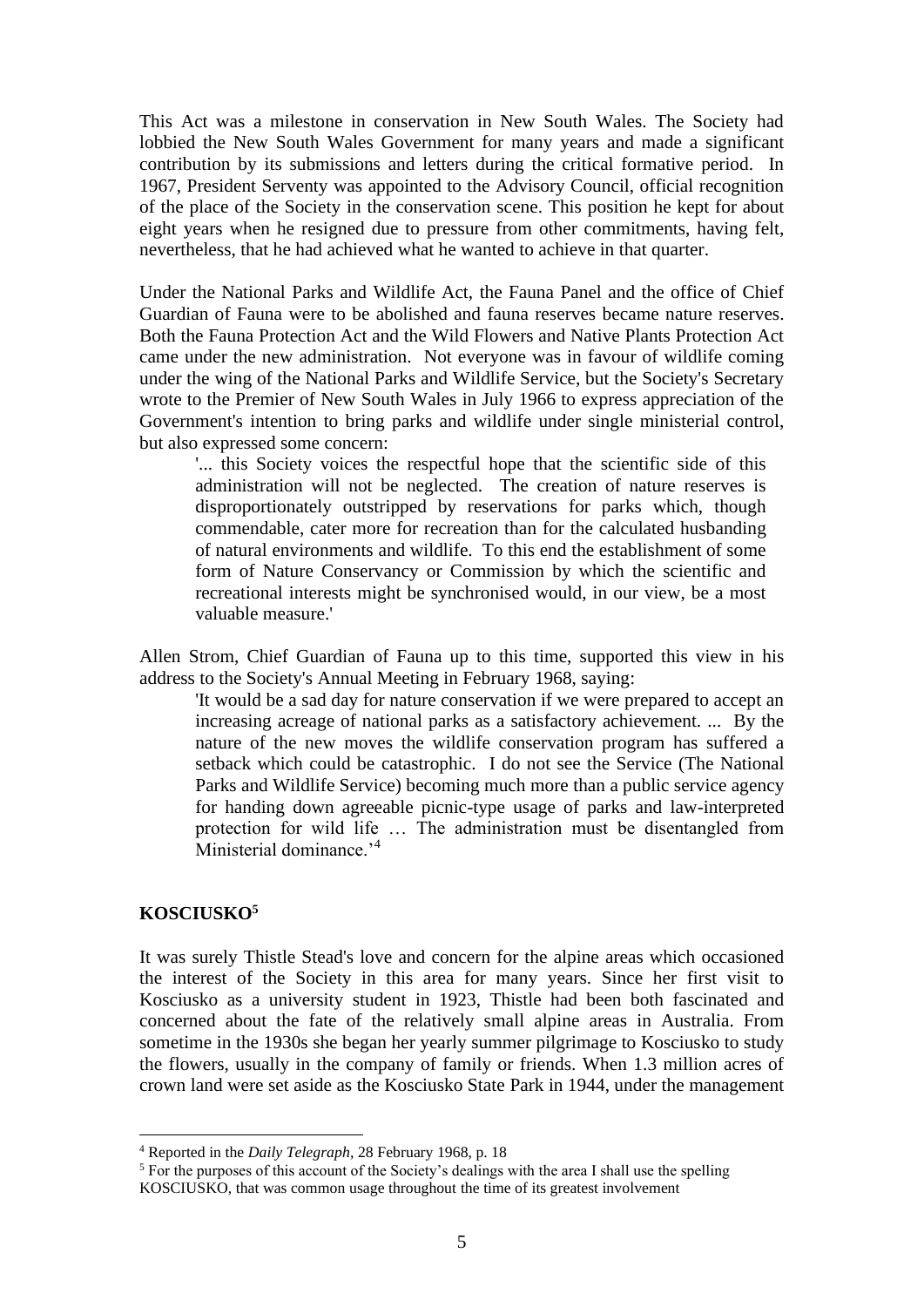of a Trust, hopes were raised that this would result in effective protection for the unrivalled alpine flora and its concomitant fauna.

It was the uncontrolled grazing of sheep and cattle over a period in excess of 100 years that led to expressions of concern to the Government that ultimately led to the establishment of Kosciusko State Park. The practice of grazing in the high country commenced some 160 years ago, and it was not until the 1890s that some measure of control was introduced when the area was subdivided into snow leases and permissive occupancies. But grazing continued with little supervision until the 1930s, when Mr. E. S. Clayton (then an officer of the Department of Agriculture) became concerned that soil was being blown and washed away, and land eroded because of bad usage. In 1942 Clayton approached the NSW Premier, Hon. W. J. McKell, (later Sir William) and asked him to accompany him on a tour of inspection of the region. This the Premier agreed to do and his dismay and concern at what he saw led to the Kosciusko State Park Act in 1944. The year 1949 saw the passage of legislation to proceed with the Snowy Mountains Hydro-Electric Scheme and this brought more problems for the Kosciusko State Park Trust. Grazing above 4,500 feet ceased as from May 1958, but continued in other parts of the Park until the passing of the National Parks and Wildlife Act in 1967. In 1969 a decision was made to phase out all grazing in the Park.<sup>6</sup>

The Wild Life Preservation Society of Australia took a keen interest in the conservation of the alpine areas, kept up to date with conditions there by Thistle as she visited each summer. David Stead, in his capacity as acting Honorary Secretary and Honorary Editor of the Society, wrote an article for *Australian Wild Life* in June 1946, saying:

'The recent establishment of the Kosciusko State Park, by the NSW Government, is far-and-away the most important move in wild life and native flora conservation and protection that has ever been made in Australia ... (however) it is not at all clear from the wording of the Act of Parliament itself (Act No. 14, 1944) that this fauna and flora conservation is to be the first consideration in the future administration of the Park, whatever may be the intentions of the Kosciusko State Park Trust at the outset.

'From the moment the Kosciusko State Park Act was passed it has been made abundantly clear in Press comments and the statements of several parliamentary representatives and some Ministers of the Crown - not to mention the sports interests - that this Park must be "developed" as one vast "playground".'

The article went on to say that, as a conservation Society, the W.L.P.S.A. was not against the use of parts of the Park for alpine or other sports. But Stead pointed out that, under the Act, the Park Trust was limited in its disposition of the lands under its charge to a total not exceeding one tenth of the total as a "primitive" area. David Stead had written to the Park Trust on 6 March 1945 urging it to make a general survey of the area before any decision was made regarding the provision of wild life and flora sanctuaries within the Park. He emphasised that from his personal knowledge of the

<sup>6</sup> Information from H. Stanley, *A History of the Establishment of Kosciusko National Park,* NPWS, n.d.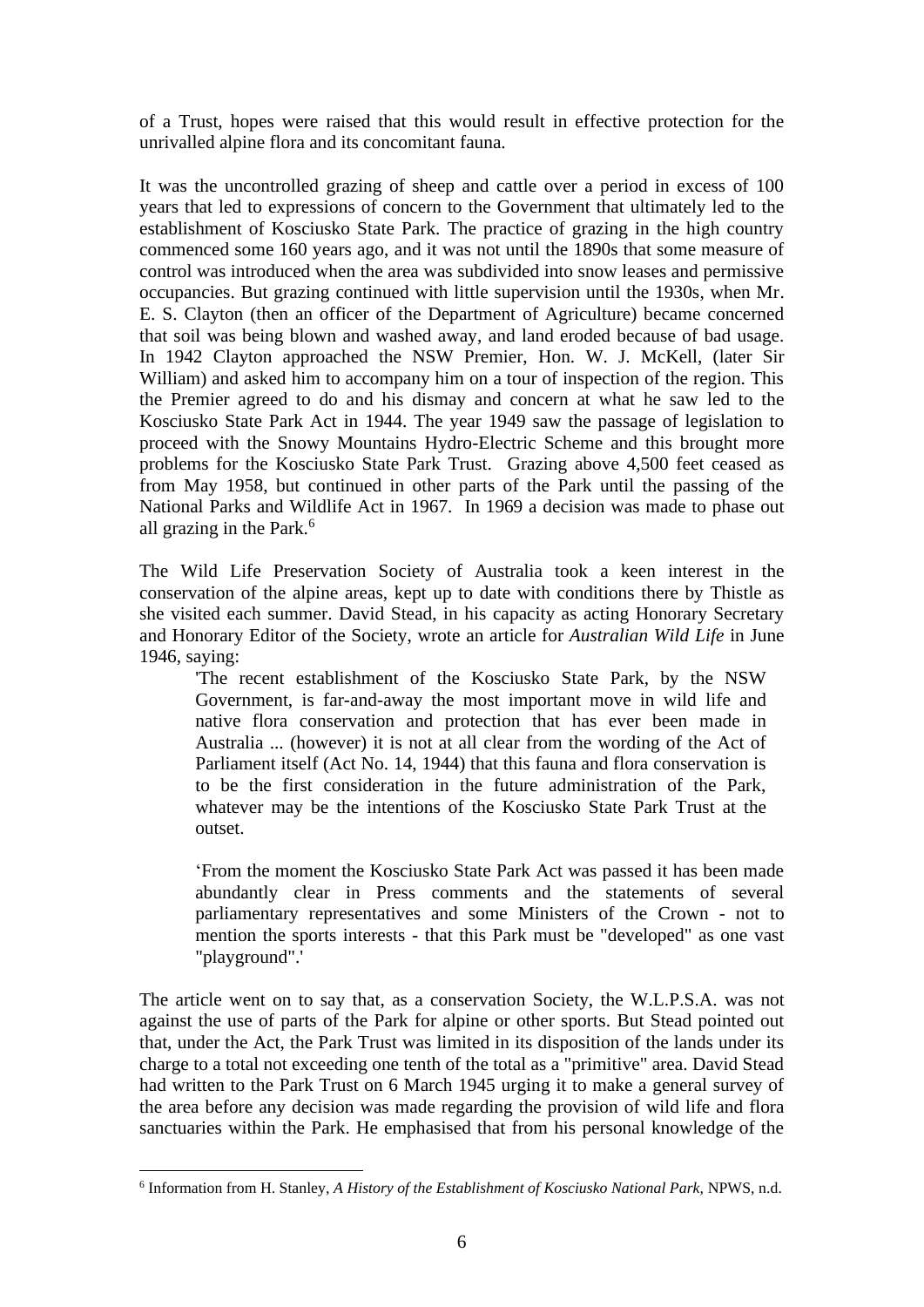alpine areas it would be quite impossible to get one self-contained sanctuary to embrace the faunal and floral features; he offered the opinion that there would need to be at least half-a-dozen separate major sanctuaries, with a number of others of smaller size preserved for some special floral features ... The suggestion for one primitive area should not be entertained for a moment.<sup>7</sup>

During her visit to Kosciusko in February 1955, Thistle had several discussions with members of the Scientific Services Division of the Snowy Mountains Authority regarding reclamation work in the area. On her return to Sydney she sent a letter, as Secretary of the Society, to the Commissioner, Mr. Hudson (later Sir William Hudson) congratulating the Authority on the roadside reclamation work being undertaken in many sections. But in the same letter she drew attention to signs of the use of bulldozers on the Blue Lake track - on the descent from Charlotte's Pass to the Snowy River - and along the track on the ridge above Seaman's Hut, causing serious erosion.

In spite of assurances from the Snowy Mountains Authority, the Wild Life Preservation Society was still expressing concern in March 1956 about erosion in the snow areas accelerated by excessive grazing and engineering works. As Secretary, Thistle reported in the journal, 'Many interests are now concerned in protecting the area and your Society continues to press for the withdrawal of all grazing leases at the higher altitudes, for the greatest possible care to reduce damage due to engineering projects to a minimum, and for reclamation work to be carried out on areas already damaged.'<sup>8</sup>

The Kosciusko State Park Act 1944 provided, *inter alia*, for the Trust to establish a 'Primitive Area' of ten percent of the Park's area, but nothing was done about this until a group from the Australian Academy of Science decided to stir things up. In 1958 they set up a special committee to produce a proposal for a primitive area. In 1962 the Wild Life Preservation Society noted with satisfaction the publication of a brochure by the Academy of Science entitled *The Future of the Kosciusko Summit Area: A Report on a Proposed Primitive Area in the Kosciusko State Park.* The Society's journal pointed out that the Society had been represented among the naturalists who, together with the Academy's scientists, had made the submission in 1958. The 1962 Report proposed an area of seventy square miles which included sites ranging in altitude from 1,500 feet to 7,300 feet and covered within this comparatively small area alpine and sub-alpine sections a wider range of vegetation than could be found anywhere else in Australia.

Since the original submission about the primitive area in 1958, Thistle Stead had been actively lobbying on behalf of the Wild Life Preservation Society. One example is the following, as reported in *Australian Wild Life* for June 1960. 'Your Secretary (T. Y. Stead) has just returned from an interesting tour of alpine areas, including sections of the Kosciusko State Park. As a result of discussions with the botanists of the Snowy Mountains Authority, the newly-appointed Superintendent of the Park (Mr. N. C. Gare) and other persons, the following suggestions have been sent to the Chairman of Trustees, Kosciusko State Park:

<sup>7</sup> *Australian Wild Life*, June 1946, p.12-13

<sup>8</sup> ibid, March 1956, p.5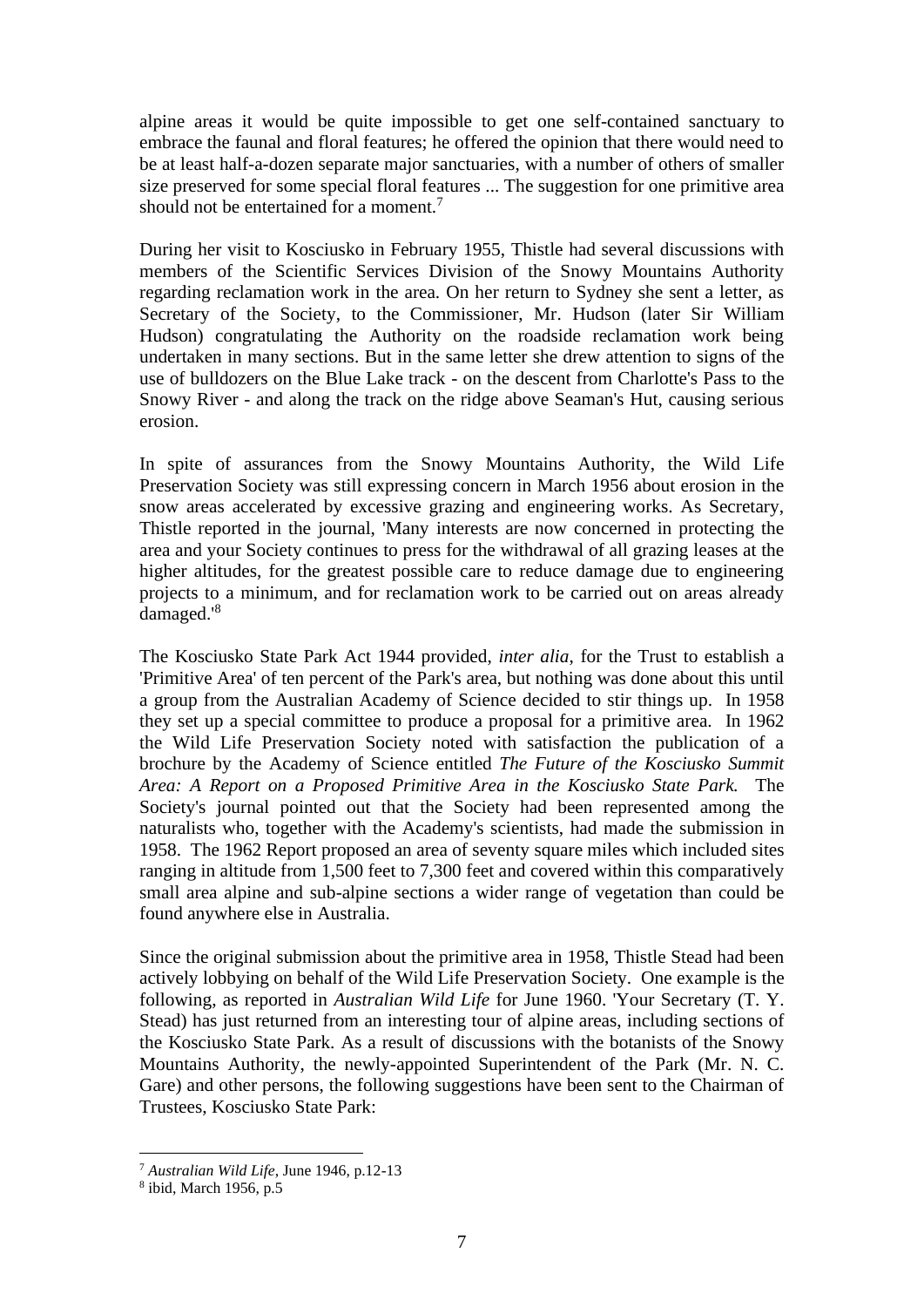'Because of its increased importance and because of the increased and increasing tourist traffic in the area, may I urge the Trustees to give further consideration to the proposal put before them some time ago by Conservation Bodies (including the Academy of Science and this Society) for the setting aside of a NATURAL or PRIMITIVE AREA within the Park proper, for the purpose of preserving a section of the unique flora of the alpine area. This spring the flowers were magnificent, but the number of tourists stopping at points of interest and trampling and picking flowers has to be seen to be believed. For immediate consideration I would suggest that the following steps be taken to safeguard the area.'

(Here followed suggestions about erection of notices, removal of obsolete and decaying buildings, attention to the rubbish tip at the Chalet, and the need for a publication on the natural history of the Park.)<sup>9</sup>

Another letter was sent by Thistle on behalf of the Society early in 1961 to Sir William Hudson, Commissioner, Snowy Mountains Hydro-Electric Authority. She mentioned a remnant of the old Spencer's Creek hut that should be removed, and the need to implement erosion controls in some areas, particularly in the valley below the Albina Track  $10$ 

No doubt as a result of the lobbying by the Australian Academy of Science and other interested bodies, including the Wild Life Preservation Society, the Kosciusko State Park Trust in January 1963 declared a Primitive Area of approximately seventy square miles in the vicinity of Mount Kosciusko.

Mr. Howard Stanley spoke on behalf of the Park Trust to the meeting of the Society on 17 June 1963, thanking the Society for its support of the Kosciusko State Park Trust in its attempts to have the newly declared wilderness area kept free of engineering works proposed by the Snowy Mountains Authority. In December 1963 Thistle wrote in *Australian Wild Life*:

'A semblance of peace has settled on the controversy outlined in earlier issues between the Kosciusko State Park Trust and the Snowy Mountains Hydro-Electric Authority over large-scale earth and engineering works proposed within the Kosciusko primitive area. At such a time we should be on our guard lest the very emphatic stand taken by conservationists be weakened by the simple passage of time.'

But the Primitive Area survived and today, in the 21st century, is incorporated in the current Kosciusko Plan of Management as part of Management Area A1 for management of outstanding natural alpine and subalpine resources. Much of it is of course subject to heavy use in summer by visitors on foot beyond Charlotte's Pass and from the Thredbo Chairlift, so the area is still under great pressure.

Late in 1965, the Kosciusko State Park Trust made available a 'Proposed Plan for the Preservation and Development of the Kosciusko State Park' and invited comment. The President of the Society, Mr. J. M. Bennett, thoroughly studied the plan and made some pertinent suggestions on several items. The comments by the Society addressed

<sup>9</sup> *Australian Wild Life, June 1960, p.4-5*

 $10$  ibid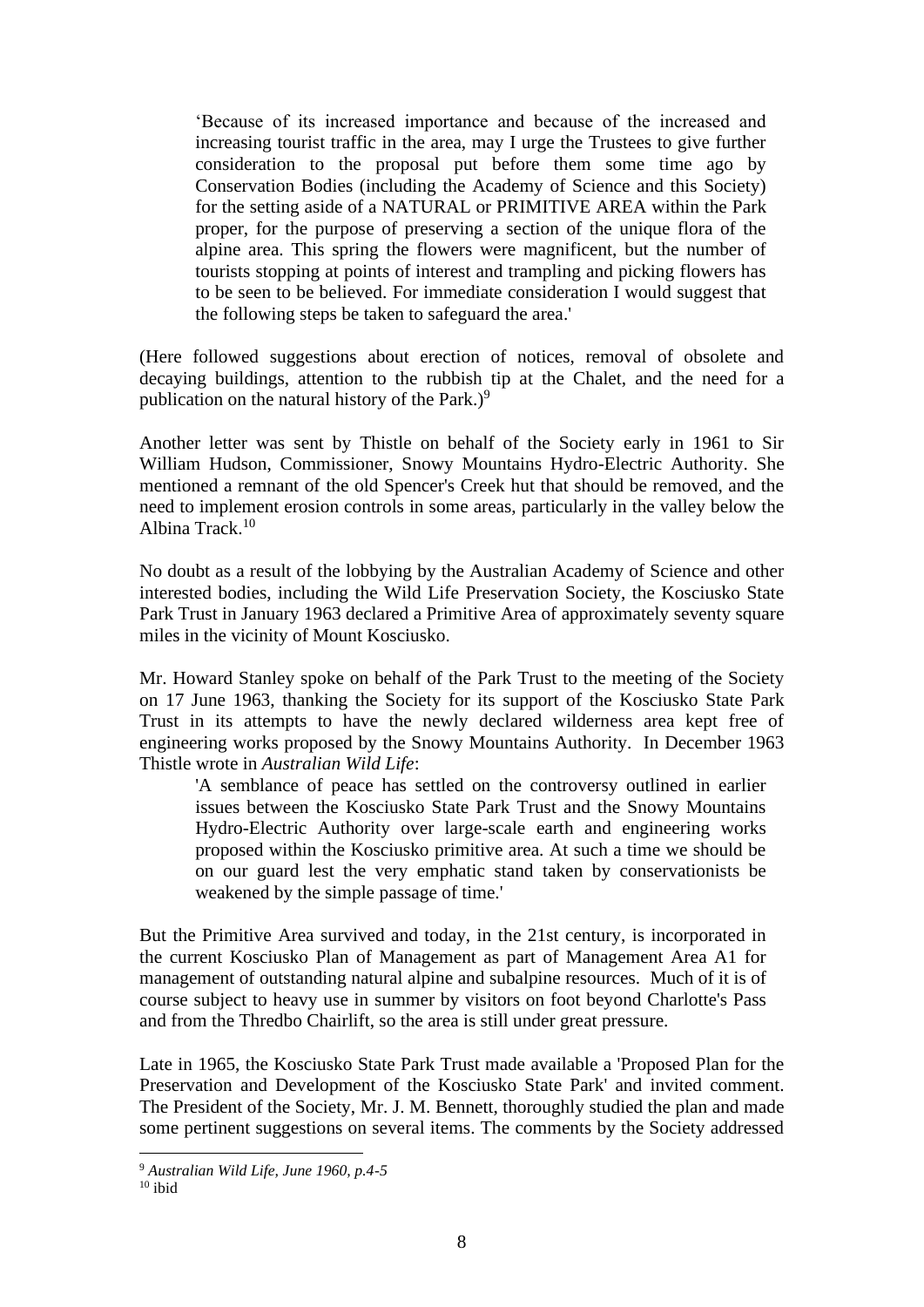such matters as conservation of scientific and wilderness values, the complete exclusion of grazing, opposition to construction of walking tracks and signs within the scientific areas, opposition to the construction of roads and fire trails in wilderness areas, and problems of rehabilitation in areas damaged by the hydro-electric scheme.

With the passing of the National Parks and Wildlife Act in 1967, Kosciusko became a National Park, but it was not until 1969 that all grazing within the boundaries of the Park ceased. However, illegal cattle were still in the high country in the early seventies until the National Parks and Wildlife Service found effective means to deal with the problem.

Many years after the days of botanising and lobbying, Thistle wrote to Neville Gare, then Deputy Director of the Australian National Parks and Wildlife Service. She said:

'It was nice to have a letter from you and I am grateful for the publications you sent which will be helpful. I am glad you speak so highly of Kosciusko and the state of its flora at present. Last time I was there I stayed at Perisher and while there were still plenty of lovely places to walk in I felt the old friendly atmosphere had given place to a new sophistication and a division of the population into two distinct categories. I don't really want to see it again.<sup>'11</sup>

It was 1985 and Thistle Stead was 83 years old. Once again it was the end of an era.

#### **DEE WHY LAGOON**

It is impossible to recount in full the commitment of the Society over the years to support worthy causes initiated by other conservation bodies, but one long-standing battle to which the Society made a major contribution, beyond writing letters of concern, was that of the Dee Why Lagoon, on the coast just north of Sydney in New South Wales. In 1936, just after Warringah Shire Council had acquired the low-lying land around the Lagoon, the Society took action, together with the Parks and Playgrounds Movement and other bodies to obtain the permanent reservation of this area. The Shire Council announced that it intended to restore, as far as possible, the native flora of the area and to do everything possible to protect and retain the wild stock of black swans which perennially made their home there.

'We trust that the Shire Council, whose charge this interesting spot has now come into permanently, will not yield to any suggestions as to putting in the type of "improvements" which will make of it "just another park." There has been some fear of this recently, but we have the Shire Council's assurance in the meantime that this will not be done.<sup> $12$ </sup>

The land surrounding Dee Why Lagoon was originally owned by the Salvation Army, who sold it to Warringah Shire Council in 1934 under the covenant that it be used for public recreation. In 1909 there had been a court case which declared that the Salvation Army was not the owner of the water, that is, the lagoon, but it was the owner of the adjoining land. At the time the Warringah Council acquired the land it was a very swampy area, not worth much, and this, together with the covenant placed on it, saved it from development.

<sup>&</sup>lt;sup>11</sup> Letter supplied by N. Gare, 17 March 1997

<sup>12</sup> *Australian Wild Life*, January 1937, p. 15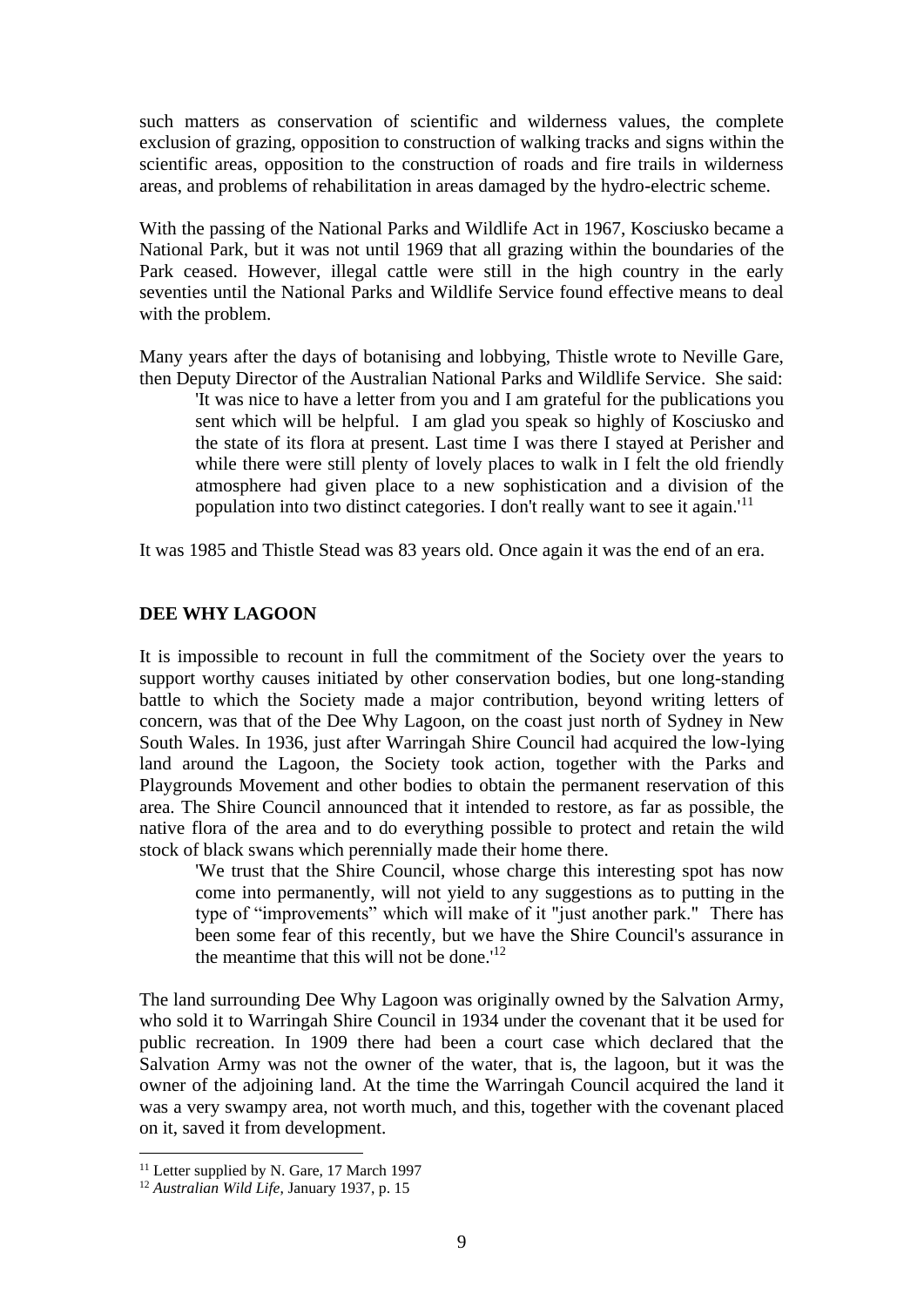*The Sydney Morning Herald* of 26 October 1959 published an article on Dee Why Lagoon entitled, *Dee Why Lagoon - Birds or Bulldozers?* The article read in part:

'The struggle over the future of the lagoon area (which the Council bought from the Salvation Army) has continued, on and off, for more than twenty years - it is to become a golf course, it is to be dredged for rutile, there are to be islands in the lake. Men have been trying persistently to stamp their construction into the delicate ecology of the area; others have been resisting it strenuously. '

This publicity in the *Sydney Morning Herald* was the result of an interview with one of the Society's Vice-Presidents, Mr. J. Gordon McKern. The article caused a spate of letters to the *Herald* protesting against the Council proposals. The Society asked the Warringah Council to receive a deputation to hear its case, but was refused an interview. A Warringah Council officer was reported in the Press (2 November 1959) as saying:

'The ultimate idea will be to dredge the lagoon and reclaim. That may be in many years' time, but it's the ultimate thing to do. A properly planned garden suburb is better than a tract of filthy bushland.'

Ivor Wyatt of the National Trust of Australia (NSW) said:

'Conservation authorities have been trying for many years to improve the protection of birds in the area - its value as a migrationary resting place is beyond dispute.'

Allen Strom, as Chief Guardian of Fauna, said:

'Why not make it the Dee Why Wildlife Refuge - the first in the State - jointly administered by the Council and the Fauna Protection Panel?'

The Cumberland County Council rejected a plea by conservation organisations to block development by having the area proclaimed one of scientific interest. This seemed a curious decision given that the Lagoon was the only home of the black swan in the County of Cumberland; sixty-one recorded species of birds used it as a migratory stop or for nesting and it was the habitat for a collection of sandstone swamp flowers unique in the Sydney area.

In August 1965 Warringah Shire Council announced its plans to use the Dee Why sand dunes for the disposal of garbage, an area between the sea and the lagoon. Swift and angry protests followed from residents and conservation bodies, including the Society. At a later meeting the decision was rescinded by Council.

In 1966-67, a Census was taken of the natural resources of the Dee Why Lagoon area, compiled by the Wild Life Preservation Society at the request of Warringah Shire Council. In the following year, 1968, Warringah Council decided a bowling green would be built on what is now the Refuge and this led to a court case in which the Society presented its evidence in support of the preservation of the wild life.

*Australian Wild Life* reported in June 1969: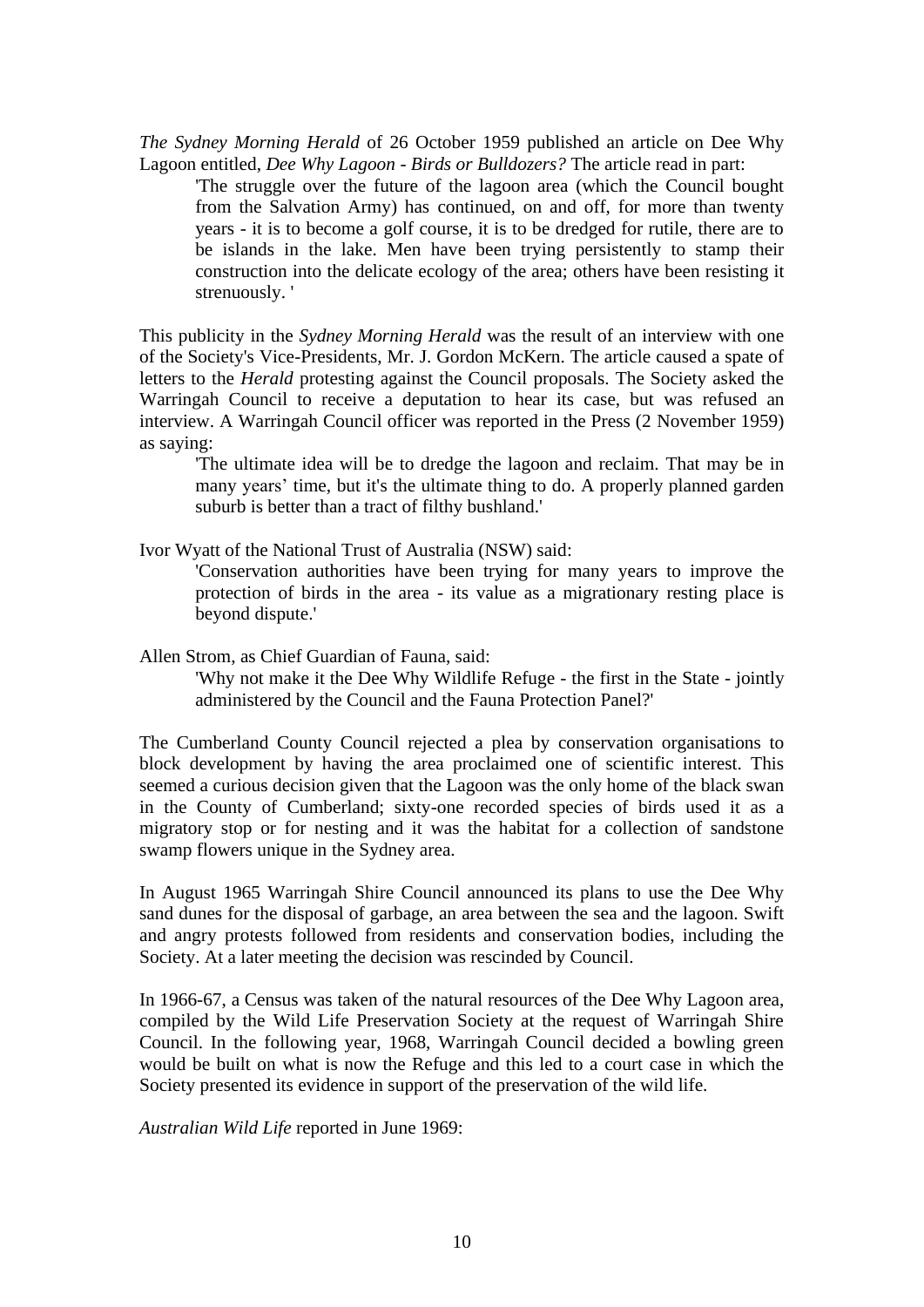'The future of the Lagoon is still undecided, but the Society has kept in close touch with the efforts of the Dee Why Lagoon Conservation and Development Committee through Mr. F. Vanry, our representative.'

However, in January 1970 the Warringah Shire Council decided to accept the detailed development plan submitted by a group of landscape design students at the University of New South Wales (Stead, Baggs and Smith). Thistle Stead had undertaken this course as a mature age student to expand her interest in horticulture and landscape design. The Council asked the Dee Why Committee whether its members would be interested in helping with the implementation of this plan, perhaps in supervision of or participation in physical work. The Society sent congratulations to the Warringah Shire Council on its decision to implement the students' plan. Mr. F. Vanry continued to represent the Society on the Dee Why Lagoon Conservation and Development Committee.

The petitions and determined appeals by the local community and interested conservation groups finally bore fruit; in the *NSW Government Gazette* Number 28, 2 March 1973, a Proclamation under Section 23A of the Fauna Protection Act, 1948, read:

'County Cumberland, Parish Manly Cove, about 142 hectares, being Lot 2, Deposited Plan No. 233606, and the bed of Dee Why Lagoon, shown in plan catalogued Ms 7481 in the Department of Lands, exclusive of public roads. To be known as Dee Why Lagoon Wildlife Refuge No. 373.'

Thus Dee Why Lagoon Wildlife Refuge came into being, to include the sand dunes, adjoining bushland and the bed of the Lagoon, but not the water itself. However, in terms of management, it is impossible to separate the water habitat from the adjoining land and both water and land are treated as a whole. After gazettal, there was a draft plan of management for the Refuge prepared by the National Parks and Wildlife Service.

In the late 1990s, Dee Why Lagoon was under the control of the Natural and Built Environment Services within Warringah Council. The Dee Why and Curl Curl Estuary Management Committee looked after the Lagoon proper, while a bushland section looked after the wildlife refuge. As intimated above, there is considerable overlap and consultation. A Dee Why Wildlife Refuge Plan of Management was approved in 1991, but it was updated, with plans for release in April 1998. The Estuary Management Committee was making an Estuary Processes Study in 1998, together with a Management Study.

By the close of 2008, the Council was working off a 2002 update for the Refuge Management Plan and the Estuary Management Plan, dated May 2000, was the latest working plan for the lagoon area.

On 24 June 1997 the Dee Why Lagoon Wildlife Refuge was placed on the Register of the National Estate. The Australian Heritage Commission Statement of Significance in its report of June 1997 read:

'Dee Why Lagoon is one of the best examples, in the Sydney Region, of an estuarine lagoon. It is one of the few large estuarine barrier lagoons remaining in a good condition, in the Sydney Region. The saltmarsh of the lagoon area is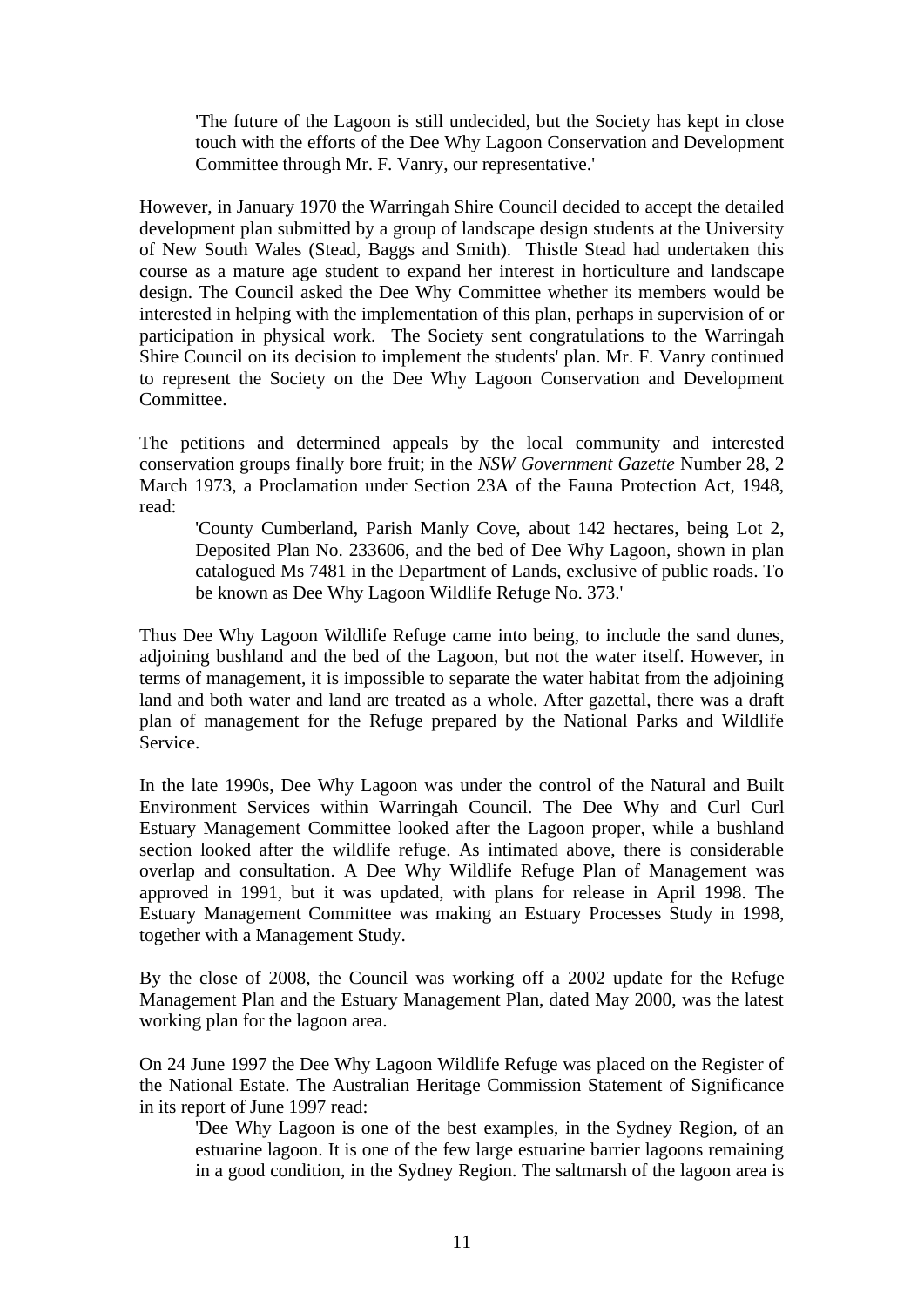a regionally uncommon remnant of saline marshlands, which were formerly more widespread in the Sydney Region. The diversity of saltmarsh plants found at Dee Why Lagoon is high in comparison to other saltmarsh communities in the region. Dee Why Lagoon is also an important site for teaching and research associated with biological zonation, estuarine barrier lagoons and estuarine wetlands.'

Thus a cause in which the Society was able to lend its voice and its expertise resulted in the preservation of a natural area within earshot of urban development and, supported by the environmental awareness which developed in the late twentieth century, we can feel confident it will be held sacred for future generations.

## **WYRRABALONG NATIONAL PARK**

In 1967 a battle was being fought by the North Entrance Peninsula Preservation Society (NEPPS) on the Central Coast of New South Wales to preserve as much as possible of the littoral rainforest between North Entrance and Toukley from rutile mining. The area was also forested with Sydney red gum, *Angophora costata.* The President, Lois Sourry, invited Vincent Serventy and Thistle Stead to visit the area and talk to the Society. Three hundred people attended a meeting beneath a huge Sydney red gum on 28 June 1967. Vin and Thistle spoke on conservation as representatives of the Wild Life Preservation Society. They appealed for everyone's support in 'a combined effort to determine future land usage in this State, that due regard may be had for the maintenance of recreation areas and wildlife sanctuaries.' The rutile companies were compelled by law to take steps to restore the vegetation. Thistle warned, 'Don't be fooled by their statements that they can put things back as good as or even better than they found them'.

The campaign was successful because the area in question was not subjected to mining, which was restricted to the ocean side. This area of significant littoral rainforest and red gum forest has since become part of Wyrrabalong National Park, which was proclaimed in 1991.

## **LAKE PEDDER**

It was in April 1965 that proposals for the flooding of Lake Pedder in Tasmania had been outlined by the Premier, Eric Reece. Road works were already well advanced and obviously following some definite plan. Thistle Stead, working on a book about alpine flora in the 1960s, decided to visit Tasmania to study the alpine vegetation of its high regions. Thistle set off in December 1964 with a friend, driving her own car to Melbourne and across Bass Strait in the ferry, a tour of ten weeks. In January they made an unforgettable trip to Lake Pedder, by plane, a small Cessna:

'Landing on the quartzite beach we found ourselves on the margin of the shallow glacial lake, its brownish buttongrass-coloured waters lapping gently along a completely deserted shore with Mount Anne rising serenely behind, Mount Solitary only partly visible through a low cloud ... As we saw the Lake and its encircling mountains in their various moods, we came to understand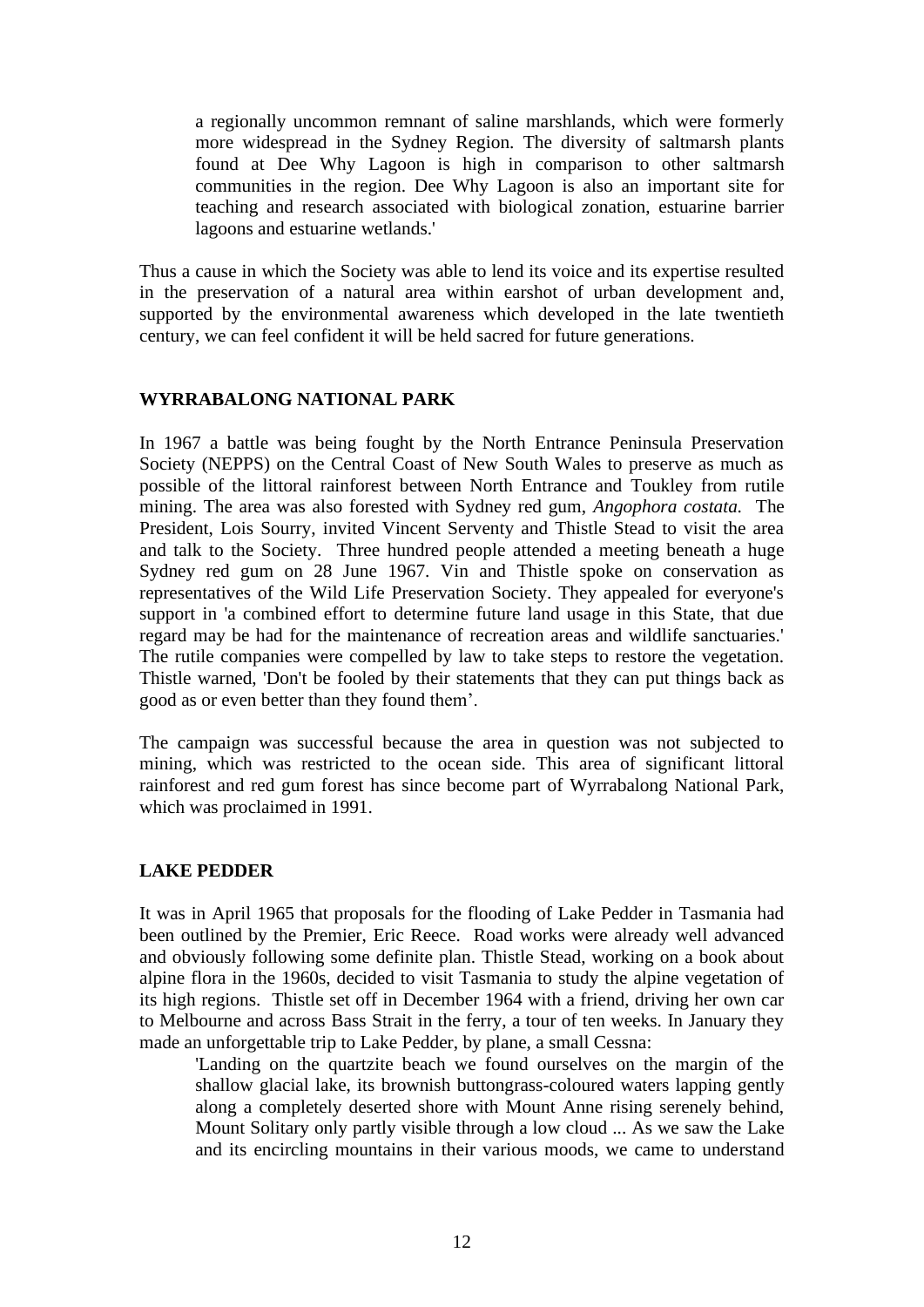the walker's love for this place.'<sup>13</sup>

In March 1967, the Save Lake Pedder National Park Committee was formed, but by May the Middle Gordon scheme had been tabled in Parliament and the details made public. Thistle Stead in Sydney was mobilised for the Lake Pedder emergency. She rang various people in Sydney, sent a telegram to the Premier of Tasmania and wrote a long letter to the Editor of *The Australian* entitled "Save Lake Pedder", under the banner of the Wild Life Preservation Society. It was about mid-June 1967 that Thistle and President Vincent Serventy decided to go to Tasmania to lend their support to the 'Save Lake Pedder' campaign, certain that news of mainlanders going down to Tasmania for this purpose would make a more dramatic strike for publicity than anything else so far.

Thistle wrote to her friend in Tasmania, Kay Geeves, who was a member of the South-west Committee, a non-government body of conservation-conscious representatives of various walking clubs and associations. Their main concern at this time being the threat to the Gordon River and Lake Pedder:

'Vin could put on a first rate show with excellent slides and films, which would be first rate publicity as well as money making. We would both be happy to talk in Hobart and Launceston and Devonport if it could be arranged in the time. I think I could give good material on the unique botanical features of Pedder ...'

In the same letter Thistle extolled the virtues of Vincent Serventy, no doubt to reassure Kay and her supporters that organising public meetings for both Vin and herself would not be a fruitless exercise:

'I should have added that although Vin has not visited Pedder he knows other parts of Tasmania well and has a good general knowledge of National Parks and the National Park concept, is a most convincing speaker, unemotional and enthusiastic, and with a personality that seems to attract everybody. As the author of *A Continent in Danger* he has prestige in this field.'<sup>14</sup>

Both Thistle and Vincent gave evidence at a Parliamentary enquiry - a Select Committee had been set up by the Legislative Council to receive evidence concerning the Gordon scheme. Before the enquiry, however, Kay Geeves, Alan Gray (another supporter), Ron Brown MLC (chairperson of the South-west Committee), Thistle and Vin flew in a light plane over Lake Pedder.

In August 1967, the Select Committee Report, approving the Gordon scheme, was tabled, but it did recommend that a new National Park be declared and that there should be an investigation into the flora and fauna of the area to be flooded. The wild life survey was carried out and the South-west National Park formulated in 1968, but some areas of the south-west were excluded.

The 'Lake Pedder Action Committee' (L.P.A.C.) was formed in March 1971, but Premier Bethune bluntly refused any reconsideration of the issues at stake, despite changing environmental attitudes and failing industrial attractions. Interest increased on the mainland with L.P.A.C. groups forming. In March 1972 the Liberal

<sup>13</sup> T.Y. Stead, 'Island of Enchantment', *Australian Wild Life*, June 1965

<sup>&</sup>lt;sup>14</sup> Letter from T. Stead to K. Geeves, 21 June 1967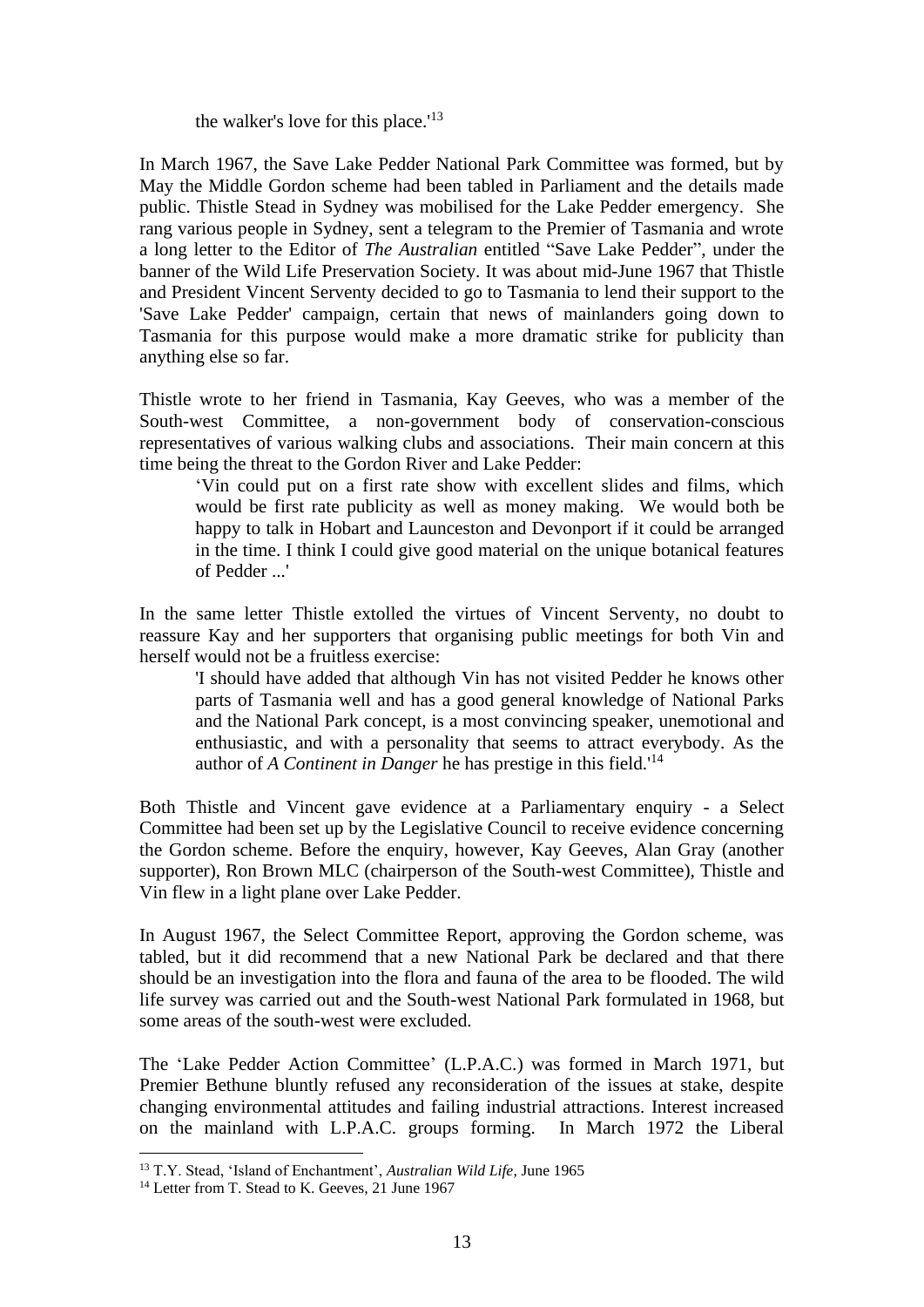Government collapsed and Labor came to power, but conservationists lost the legal challenge. The battle had been lost. Even though the Federal Labor Government offered the funds to build a pipeline to bypass the Lake, the State Labor Government refused and so in 1975 Lake Pedder was flooded. But a new awareness by the public about the value of the south-west area had developed.

In 1983 South-west Tasmania was declared a World Heritage area. This time it was a different story when the Government proposed the Gordon below Franklin Dam in 1979. In 1984 the High Court of Australia ruled that this Dam was in breach of World Heritage values. Hon. R. J. (Bob) Hawke MP (Labor) had promised that if elected to Federal Government in 1983, he would save the Franklin. The Society worked to help raise money to contribute towards the fight. Vin went to Perth to raise money and also spoke at a large outdoor rally in Sydney. In December 1982, the dam site was occupied by protesters, leading to widespread arrests and greater publicity. The dispute became a federal issue the following March, when a campaign in the national print media helped bring down the government of [Malcolm Fraser](http://en.wikipedia.org/wiki/Malcolm_Fraser) at the [1983 election.](http://en.wikipedia.org/wiki/Australian_federal_election,_1983) Over the five years between the announcement of the dam proposal in 1978 and the axing of the plans in 1983, there was vigorous debate between the pro and anti-dam lobbies, with large protests from both sides. A legal battle between the federal government and [Tasmanian](http://en.wikipedia.org/wiki/Tasmania) state government followed, resulting in a landmark [High Court](http://en.wikipedia.org/wiki/High_Court_of_Australia) ruling in the federal government's favour.

## **THE GREAT BARRIER REEF**

In 1967 a call for help came from its Innisfail branch to the Wild Life Preservation Society of Queensland. There was an application to mine Ellison Reef for lime to be used in agriculture. Conservationists had been aware of damages to the Great Barrier Reef from oil drilling and from oil spills from tankers that threaded a risky route along the inner channel, but this was a new way of using the vast resources of the Reef. The Innisfail Branch lodged an objection with the Mining Warden's Court. So did the newly formed Littoral Society. The Australian Conservation Foundation, also newly formed, lodged an objection as well.

'Little did we realise we had caught a tiger by the tail and a battle that would rage for fourteen years and stretch our resources to the limit was just beginning,' said Vincent Serventy. It was one of the crucial environmental struggles in Australia's history and Judith Wright, poet and environmentalist, told the full story in her book *The Coral Battleground,* published in 1977.

The application to mine Ellison Reef was the chance to open the battle lines. It had not been possible to challenge applications to drill for oil as the State Government had left no legal room for objection, but mining was different. In this, a Warden's Court would hear the objections. The local Innisfail group searched for experts. Who better than the Great Barrier Reef Committee based at the University of Queensland? A letter to the University received this reply: 'It appears that the portion of the Reef known as Ellison Reef is dead.' However, with support from other experts, the result was favourable: the Mining Warden recommended against the mining of Ellison.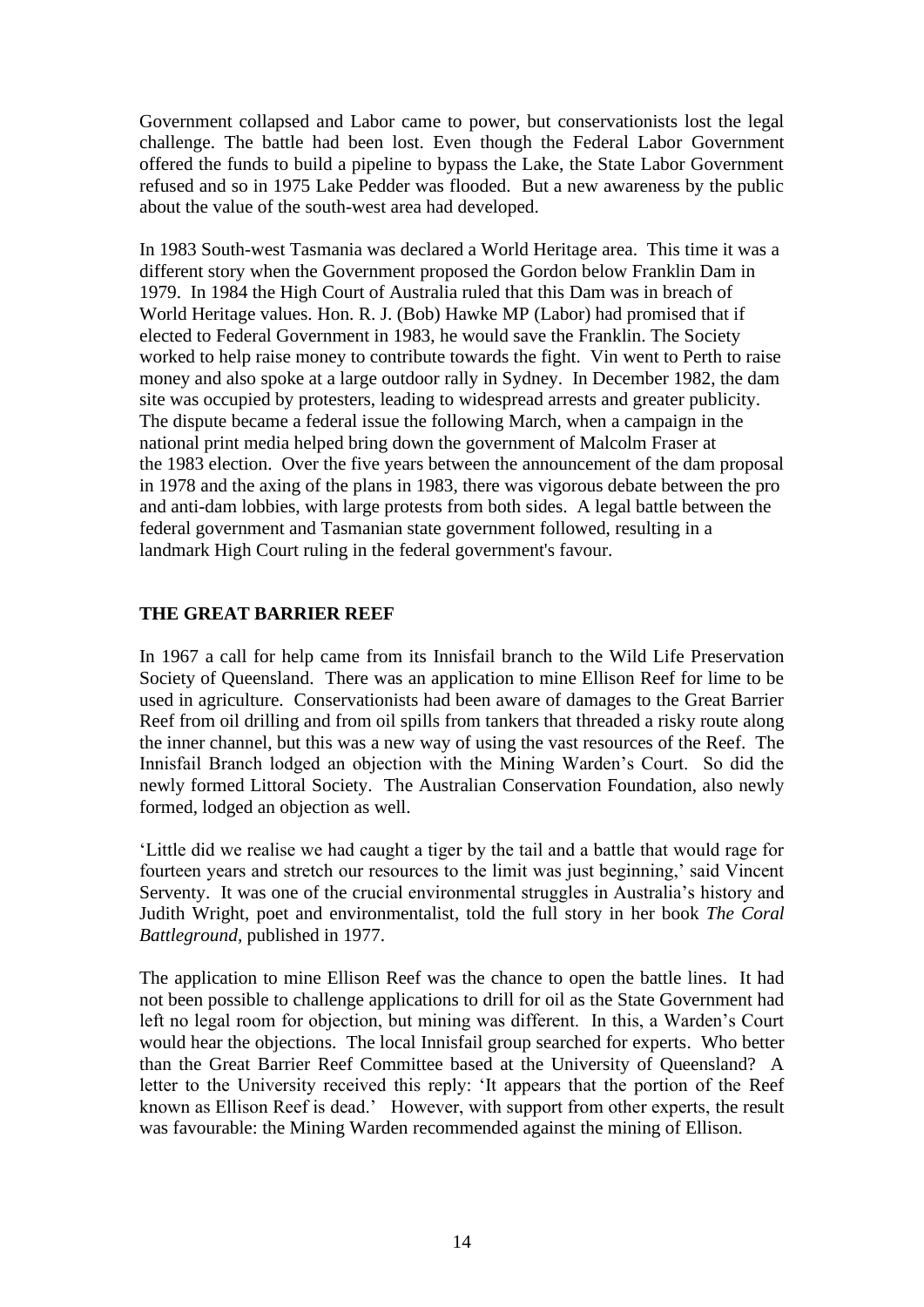At the time a maze of regulations, both State and Federal, gave protection to the whole Reef – in theory. In 1968 the *Continental Shelf Act* gave the Federal Government legal powers over the living natural resources on the Reef. This was a powerful beginning, although as Judith Wright wrote, there was no Act to protect the region as a whole and no organisation to protect the area as its province.

A new enemy appeared on the scene. By 1968 the crown-of-thorns seastar, eating its way through the coral, was big news to be added to concern about mining and oil drilling. So far the general public had seen the battle for the Reef as mainly a Queensland affair. Judith Wright decided to make it a national and, she hoped, an international issue. She went south to Sydney and stayed in the Serventy house in Hunters Hill while they planned a publicity campaign together. Then, a powerful friend joined the cause. On 21 January 1970 the Queensland Trades and Labour Council approved a total black ban on all drilling on the Reef.

The Federal Whitlam Government, elected in 1972, supported the Wallace Royal Commission, which recommended in November 1974 that oil-drilling should be prohibited on the Great Barrier Reef but could be allowed fifteen miles out to sea. The Wild Life Preservation Society was strongly urging that the whole province of the Great Barrier Reef should be a National Park.

With World Heritage Listing in 1981 the Reef was safe at last and the long battle over. The Great Barrier Reef Marine Park put a conservation umbrella over the region even though the Queensland Premier, Hon. Joh Bjelke-Petersen, fought tooth and nail against every sensible change.

In 2003 the Society could not believe that only 4.6% of the reef was highly protected. The Reef was still under threat – numerous inshore reefs were dying and the numbers of many fish species were declining. The Reef was threatened by over fishing and seafloor trawling, coral bleaching caused by climate change and pollution run-off from the land.

A coalition was formed by concerned environmental groups, including the Wildlife Preservation Society, to ensure the protection of the Great Barrier Reef for future generations by increasing the protected zones and marine sanctuaries. The coalition agreed to lobby for fifty percent total protection, but finally accepted a compromise of thirty-three percent protection.

Vincent Serventy and Patrick Medway wrote in the book *Conservation Victories:*

'The Federal Government's new internationally acclaimed protection regime for the Great Barrier Reef Marine Park came into force on 1 July 2004. A plan providing the highest possible level of protection for onethird of the entire GBRMP passed through the Commonwealth parliament with bipartisan support. This is an historic moment for the Great Barrier Reef and for Australia .... Our Society joined with other conservation groups, including WWF, to lobby for the Green Zone to be increased to at least fifty percent of total protection.'

### **SIXTY YEARS OF THE W.L.P.S.A.**